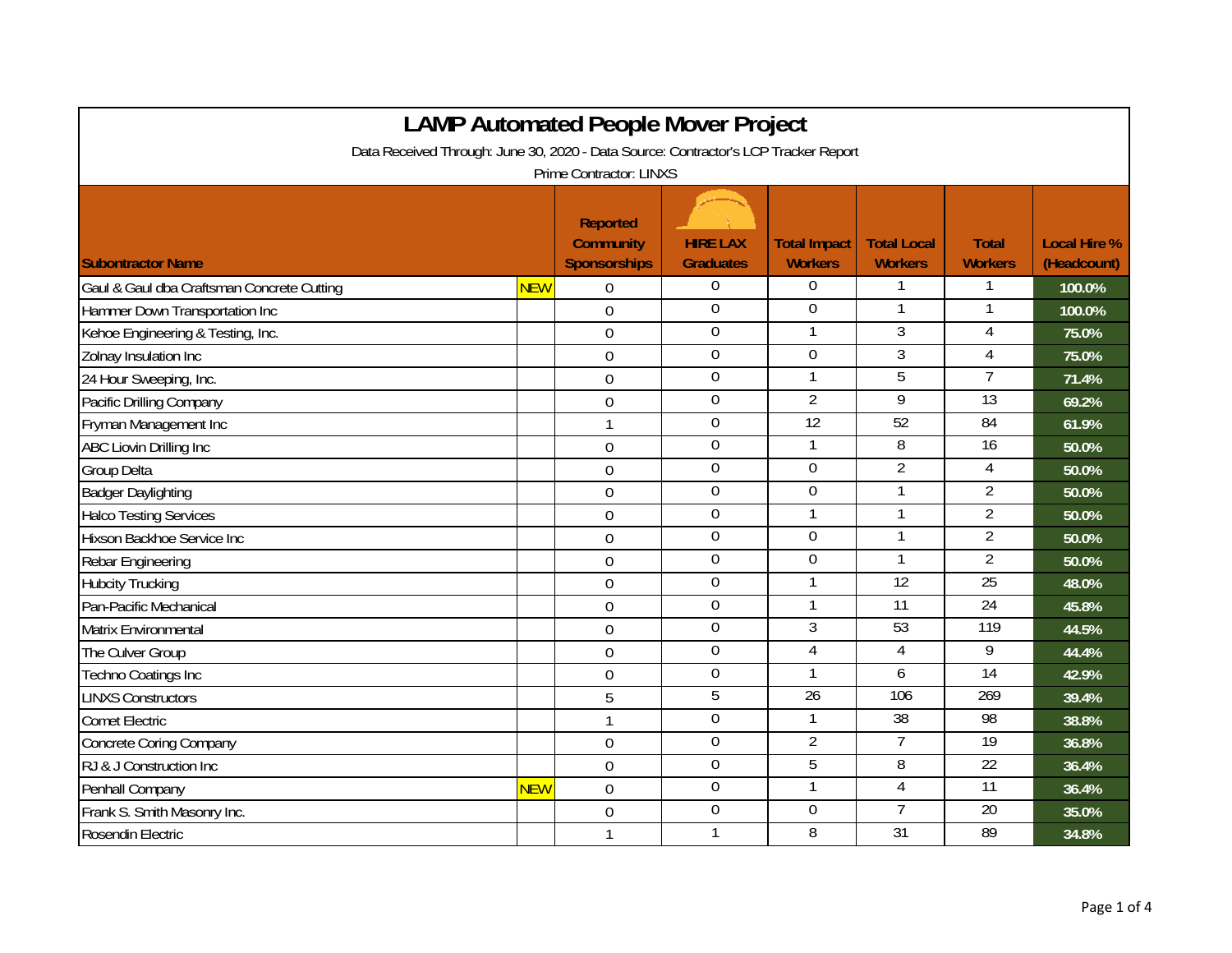| <b>LAMP Automated People Mover Project</b>                                          |            |                                                            |                                     |                                       |                                      |                                |                                    |  |
|-------------------------------------------------------------------------------------|------------|------------------------------------------------------------|-------------------------------------|---------------------------------------|--------------------------------------|--------------------------------|------------------------------------|--|
| Data Received Through: June 30, 2020 - Data Source: Contractor's LCP Tracker Report |            |                                                            |                                     |                                       |                                      |                                |                                    |  |
| Prime Contractor: LINXS                                                             |            |                                                            |                                     |                                       |                                      |                                |                                    |  |
| <b>Subontractor Name</b>                                                            |            | <b>Reported</b><br><b>Community</b><br><b>Sponsorships</b> | <b>HIRE LAX</b><br><b>Graduates</b> | <b>Total Impact</b><br><b>Workers</b> | <b>Total Local</b><br><b>Workers</b> | <b>Total</b><br><b>Workers</b> | <b>Local Hire %</b><br>(Headcount) |  |
| <b>Cosco Fire Protection</b>                                                        |            |                                                            | 1                                   | 1                                     | $\overline{10}$                      | $\overline{29}$                | 34.5%                              |  |
| <b>Building Electronic Controls</b>                                                 |            | $\mathbf 0$                                                | $\mathbf 0$                         | 1                                     | 3                                    | 9                              | 33.3%                              |  |
| <b>Connor Concrete Cutting &amp; Coring</b>                                         |            | $\mathbf 0$                                                | $\boldsymbol{0}$                    | $\mathbf{1}$                          | 1                                    | 3                              | 33.3%                              |  |
| Crosstown Electric & Data Inc.                                                      |            | $\mathbf 0$                                                | $\overline{0}$                      | 0                                     | 1                                    | $\overline{3}$                 | 33.3%                              |  |
| Norcal Pipeline Services                                                            |            | $\mathbf{1}$                                               | 1                                   | 3                                     | $\overline{20}$                      | 63                             | 31.7%                              |  |
| Bill Carr Surveys, Inc.                                                             |            | $\mathbf 0$                                                | $\overline{0}$                      | $\mathbf{1}$                          | $\overline{4}$                       | $\overline{14}$                | 28.6%                              |  |
| The JV Land Clearing Company Inc                                                    |            | $\mathbf 0$                                                | $\boldsymbol{0}$                    | $\boldsymbol{0}$                      | $\overline{4}$                       | $\overline{14}$                | 28.6%                              |  |
| Legacy Foundations                                                                  |            | $\mathbf 0$                                                | $\overline{0}$                      | 10                                    | 19                                   | 74                             | 25.7%                              |  |
| <b>Belastro Construction Management</b>                                             | <b>NEW</b> | $\mathbf 0$                                                | $\mathbf 0$                         | $\mathbf 0$                           | $\mathbf{1}$                         | $\overline{4}$                 | 25.0%                              |  |
| Sterndahl Enterprises, Inc.                                                         |            | $\mathbf 0$                                                | $\mathbf 0$                         | $\overline{2}$                        | $\overline{10}$                      | 41                             | 24.4%                              |  |
| Sequoia Consultants, Inc.                                                           |            | $\overline{0}$                                             | $\mathbf 0$                         | $\mathbf{1}$                          | $\overline{10}$                      | 42                             | 23.8%                              |  |
| <b>Century Sweeping</b>                                                             |            | $\mathbf 0$                                                | $\mathbf 0$                         | $\mathbf{1}$                          | 3                                    | $\overline{13}$                | 23.1%                              |  |
| Miller Equipment Rental                                                             |            | $\mathbf 0$                                                | $\boldsymbol{0}$                    | 1                                     | $\overline{4}$                       | 20                             | 20.0%                              |  |
| <b>ADF Structural Steel</b>                                                         |            | $\mathbf 0$                                                | $\mathbf 0$                         | $\boldsymbol{0}$                      | 1                                    | 5                              | 20.0%                              |  |
| Dywidag Systems International                                                       |            | $\mathbf 0$                                                | $\mathbf 0$                         | $\mathbf 0$                           | $\overline{2}$                       | $\overline{11}$                | 18.2%                              |  |
| <b>Integrity Rebar Placers</b>                                                      |            | $\mathbf 0$                                                | $\overline{0}$                      | $\overline{0}$                        | 6                                    | 35                             | 17.1%                              |  |
| 2R Drilling                                                                         |            | $\mathbf 0$                                                | $\overline{0}$                      | $\overline{0}$                        | $\overline{2}$                       | 12                             | 16.7%                              |  |
| Site Solution Services, Inc.                                                        |            | $\mathbf 0$                                                | $\overline{0}$                      | $\mathbf 0$                           | $\mathbf{1}$                         | 6                              | 16.7%                              |  |
| Tahlequah Rebar Info                                                                |            | $\mathbf 0$                                                | $\overline{0}$                      | $\overline{0}$                        | $\mathbf{1}$                         | 6                              | 16.7%                              |  |
| Malcolm Drilling                                                                    |            | $\mathbf 0$                                                | $\overline{0}$                      | $\overline{1}$                        | $\overline{3}$                       | 19                             | 15.8%                              |  |
| <b>Red Hawk Services</b>                                                            |            | $\mathbf 0$                                                | $\overline{0}$                      | 1                                     | $\overline{2}$                       | 13                             | 15.4%                              |  |
| G & F Concrete Cutting                                                              |            | $\overline{0}$                                             | $\mathbf 0$                         | $\mathbf{1}$                          | $\overline{2}$                       | 22                             | 9.1%                               |  |
| Chavan Trucking                                                                     |            | $\overline{0}$                                             | $\overline{0}$                      | $\overline{0}$                        | $\mathbf{1}$                         | $\overline{11}$                | 9.1%                               |  |
| <b>Lucas Builders</b>                                                               |            | $\overline{0}$                                             | $\overline{0}$                      | $\overline{0}$                        | $\mathbf{1}$                         | $\overline{11}$                | 9.1%                               |  |
| C Below Inc                                                                         |            | $\mathbf{1}$                                               | 1                                   | 1                                     | $\mathbf{1}$                         | $\overline{16}$                | 6.3%                               |  |
| Pre-Fab Builders Inc.                                                               |            | $\mathbf 0$                                                | $\overline{0}$                      | $\mathbf 0$                           | 1                                    | $\overline{20}$                | 5.0%                               |  |

г

┑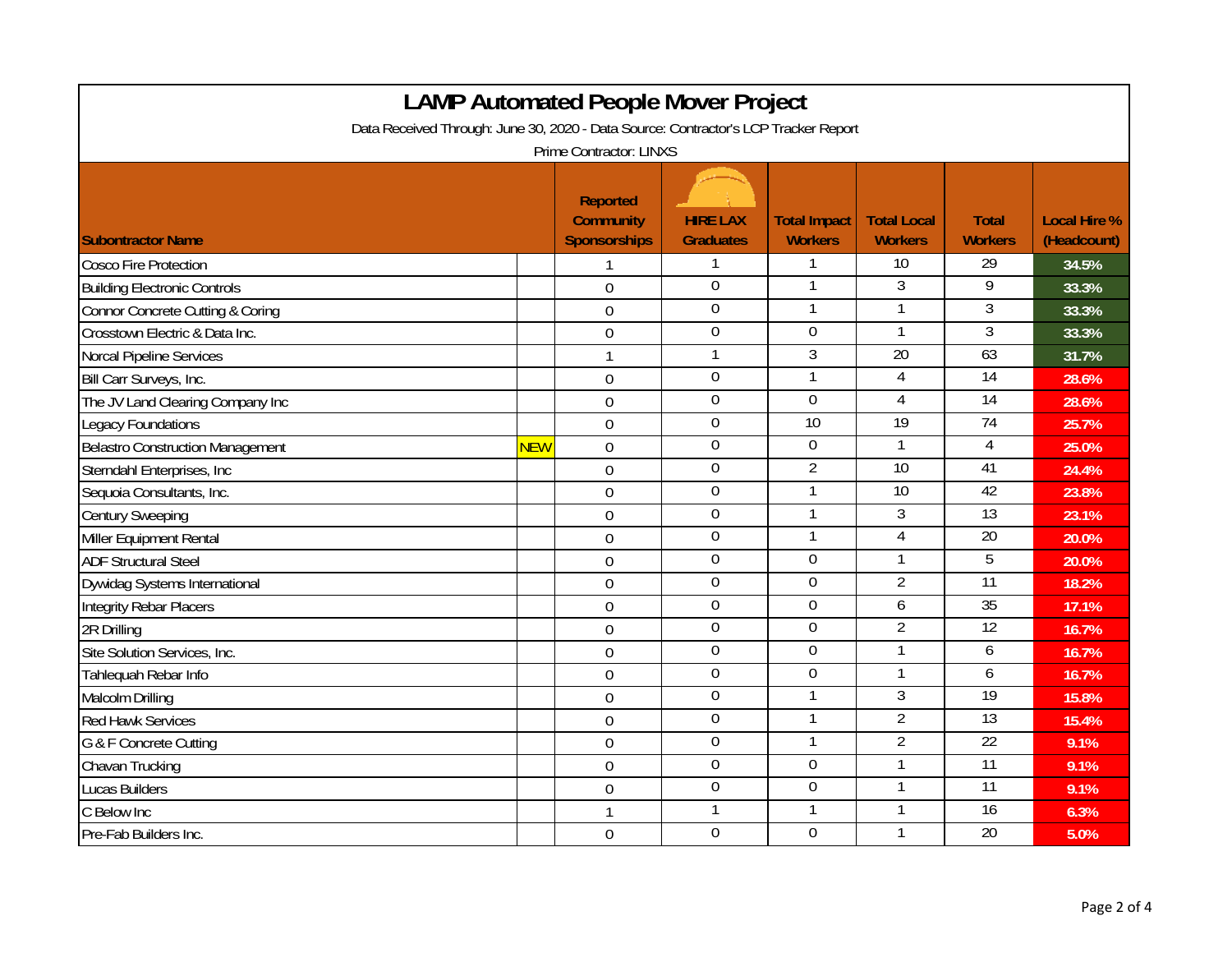|                                                                                     |            | <b>LAMP Automated People Mover Project</b>                 |                                     |                                       |                                      |                                |                                    |  |
|-------------------------------------------------------------------------------------|------------|------------------------------------------------------------|-------------------------------------|---------------------------------------|--------------------------------------|--------------------------------|------------------------------------|--|
| Data Received Through: June 30, 2020 - Data Source: Contractor's LCP Tracker Report |            |                                                            |                                     |                                       |                                      |                                |                                    |  |
| Prime Contractor: LINXS                                                             |            |                                                            |                                     |                                       |                                      |                                |                                    |  |
| <b>ISubontractor Name</b>                                                           |            | <b>Reported</b><br><b>Community</b><br><b>Sponsorships</b> | <b>HIRE LAX</b><br><b>Graduates</b> | <b>Total Impact</b><br><b>Workers</b> | <b>Total Local</b><br><b>Workers</b> | <b>Total</b><br><b>Workers</b> | <b>Local Hire %</b><br>(Headcount) |  |
| Shaw & Sons Inc.                                                                    | <b>NEW</b> | $\Omega$                                                   | $\overline{0}$                      | $\overline{0}$                        | 1                                    | 24                             | 4.2%                               |  |
| <b>Bragg Crane Service</b>                                                          |            | $\overline{0}$                                             | $\overline{0}$                      | 0                                     | 1                                    | 39                             | 2.6%                               |  |
| <b>Baryeh Construction</b>                                                          |            | $\overline{0}$                                             | $\overline{0}$                      | 0                                     | $\overline{0}$                       | 18                             | 0.0%                               |  |
| H.D. Conctruction Equipment Inc. (HDCE)                                             |            | $\mathbf 0$                                                | $\mathbf 0$                         | 0                                     | $\mathbf 0$                          | 9                              | 0.0%                               |  |
| Commercial Scaffolding of CA Inc                                                    |            | $\mathbf 0$                                                | $\mathbf 0$                         | $\mathbf 0$                           | $\mathbf 0$                          | 8                              | 0.0%                               |  |
| Bragg Heavy Transport                                                               |            | $\overline{0}$                                             | $\overline{0}$                      | $\overline{0}$                        | $\mathbf 0$                          | $\overline{7}$                 | 0.0%                               |  |
| Cascade Drilling LP                                                                 |            | $\overline{0}$                                             | $\overline{0}$                      | $\overline{0}$                        | $\overline{0}$                       | $\overline{7}$                 | 0.0%                               |  |
| Torrent Resources (CA) Inc                                                          |            | $\mathbf 0$                                                | $\overline{0}$                      | $\mathbf 0$                           | $\overline{0}$                       | 6                              | 0.0%                               |  |
| Del Secco Diamond Core & Saw Inc.                                                   |            | $\overline{0}$                                             | $\mathbf 0$                         | $\mathbf 0$                           | $\mathbf 0$                          | 4                              | 0.0%                               |  |
| <b>NMN Construction</b>                                                             |            | $\mathbf 0$                                                | $\mathbf 0$                         | $\mathbf 0$                           | $\mathbf 0$                          | $\overline{4}$                 | 0.0%                               |  |
| The LKR Group, Inc.                                                                 |            | $\overline{0}$                                             | $\overline{0}$                      | 0                                     | $\overline{0}$                       | $\overline{4}$                 | 0.0%                               |  |
| Smithson Electric                                                                   |            | $\mathbf 0$                                                | $\mathbf 0$                         | $\mathbf 0$                           | $\mathbf 0$                          | 3                              | 0.0%                               |  |
| Traffic Loops Crackfilling Inc.                                                     | <b>NEW</b> | $\mathbf 0$                                                | $\mathbf 0$                         | $\boldsymbol{0}$                      | $\boldsymbol{0}$                     | $\mathfrak{Z}$                 | 0.0%                               |  |
| A-Gas US Inc., dba Rapid Recovery                                                   |            | $\mathbf 0$                                                | $\mathbf 0$                         | $\boldsymbol{0}$                      | $\mathbf 0$                          | $\overline{2}$                 | 0.0%                               |  |
| Barneys Hole Digging                                                                |            | $\overline{0}$                                             | $\overline{0}$                      | $\overline{0}$                        | $\mathbf 0$                          | $\overline{2}$                 | 0.0%                               |  |
| David L. Addison dba Addison Equipment Rental                                       |            | $\mathbf 0$                                                | $\mathbf 0$                         | $\mathbf 0$                           | $\mathbf 0$                          | $\overline{2}$                 | 0.0%                               |  |
| <b>Fastrack Rentals</b>                                                             |            | $\overline{0}$                                             | $\overline{0}$                      | $\overline{0}$                        | $\overline{0}$                       | $\overline{2}$                 | 0.0%                               |  |
| Mr Crane                                                                            |            | $\overline{0}$                                             | $\mathbf 0$                         | $\mathbf 0$                           | $\mathbf 0$                          | $\overline{2}$                 | 0.0%                               |  |
| ARS Construction Services, Inc. dba Concrete Cutters International                  |            | $\overline{0}$                                             | $\overline{0}$                      | $\overline{0}$                        | $\overline{0}$                       | $\mathbf{1}$                   | 0.0%                               |  |
| <b>Ground Penetrating Radar Systems LLC</b>                                         |            | $\mathbf 0$                                                | $\Omega$                            | $\overline{0}$                        | $\overline{0}$                       | 1                              | 0.0%                               |  |
| JT Excavating                                                                       |            | $\mathbf 0$                                                | $\boldsymbol{0}$                    | 0                                     | $\boldsymbol{0}$                     | 1                              | 0.0%                               |  |
| Koppl Pipeline Services                                                             |            | $\mathbf 0$                                                | $\mathbf 0$                         | $\mathbf 0$                           | $\mathbf 0$                          | 1                              | 0.0%                               |  |
| Matt Chlor Inc                                                                      |            | $\overline{0}$                                             | $\overline{0}$                      | $\overline{0}$                        | $\overline{0}$                       | $\mathbf{1}$                   | 0.0%                               |  |
| R.J. Lalonde Inc                                                                    |            | $\mathbf 0$                                                | $\overline{0}$                      | 0                                     | $\overline{0}$                       | 1                              | 0.0%                               |  |
| T & M Construction                                                                  | <b>NEW</b> | $\mathbf 0$                                                | $\mathbf 0$                         | 0                                     | $\boldsymbol{0}$                     | 1                              | 0.0%                               |  |
| Terry Rhodes Backhoe Service Inc.                                                   | <b>NEW</b> | $\overline{0}$                                             | $\mathbf 0$                         | $\mathbf 0$                           | $\mathbf 0$                          | 1                              | 0.0%                               |  |